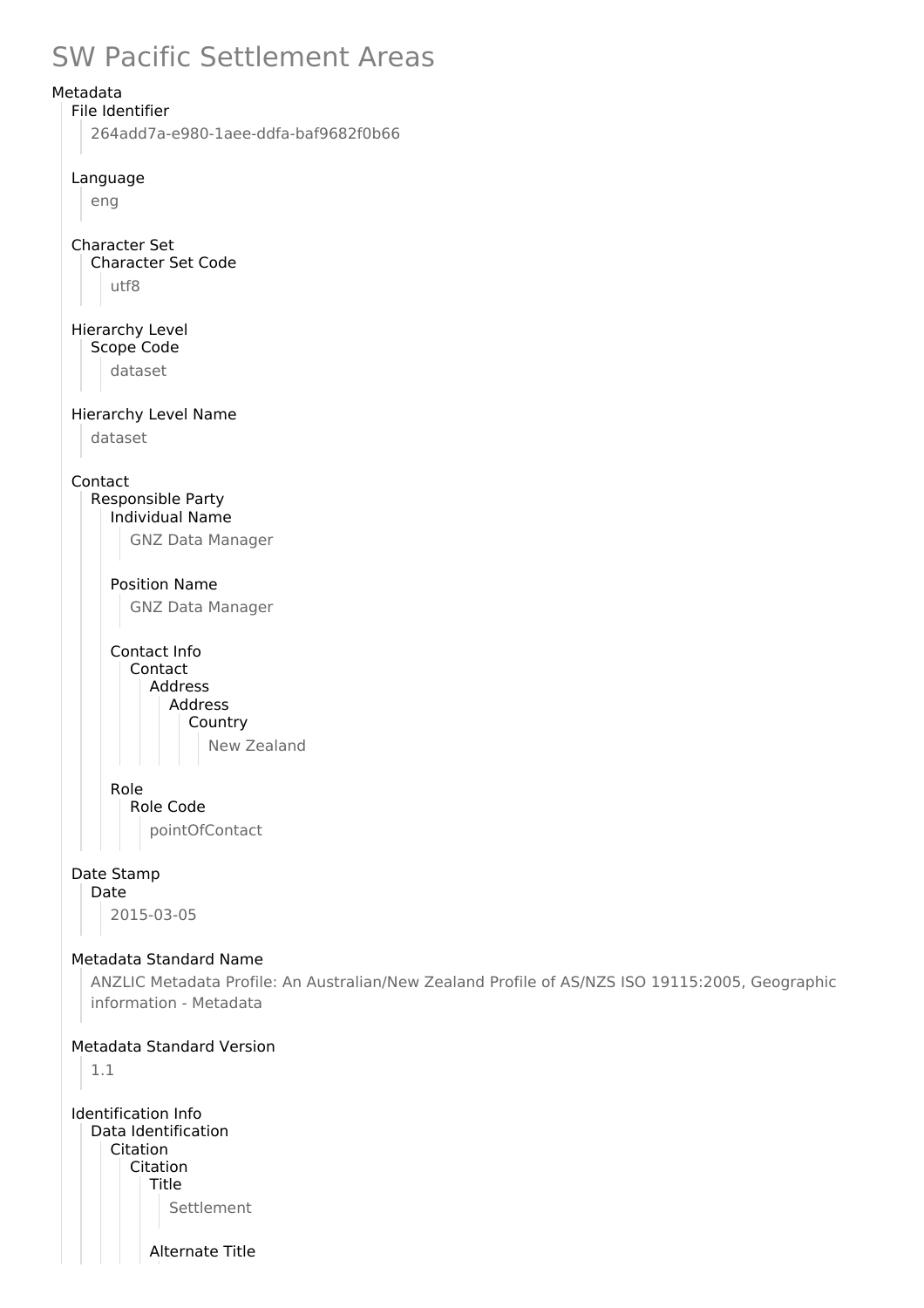#### MGCP Feature Code AL105

## Date

## Abstract

Show a continuously occupied concentration of tents or lightweight fixed structures (for example: huts) serving as residences. May also include supporting non-residential (for example: commercial) structures.

## Purpose

To show a continuously occupied concentration of tents or lightweight fixed structures (for example: huts) serving as residences. May also include supporting non-residential (for example: commercial) structures. Provide accurate high-resolution imagery and mapping datasets to support operations, planning and training.